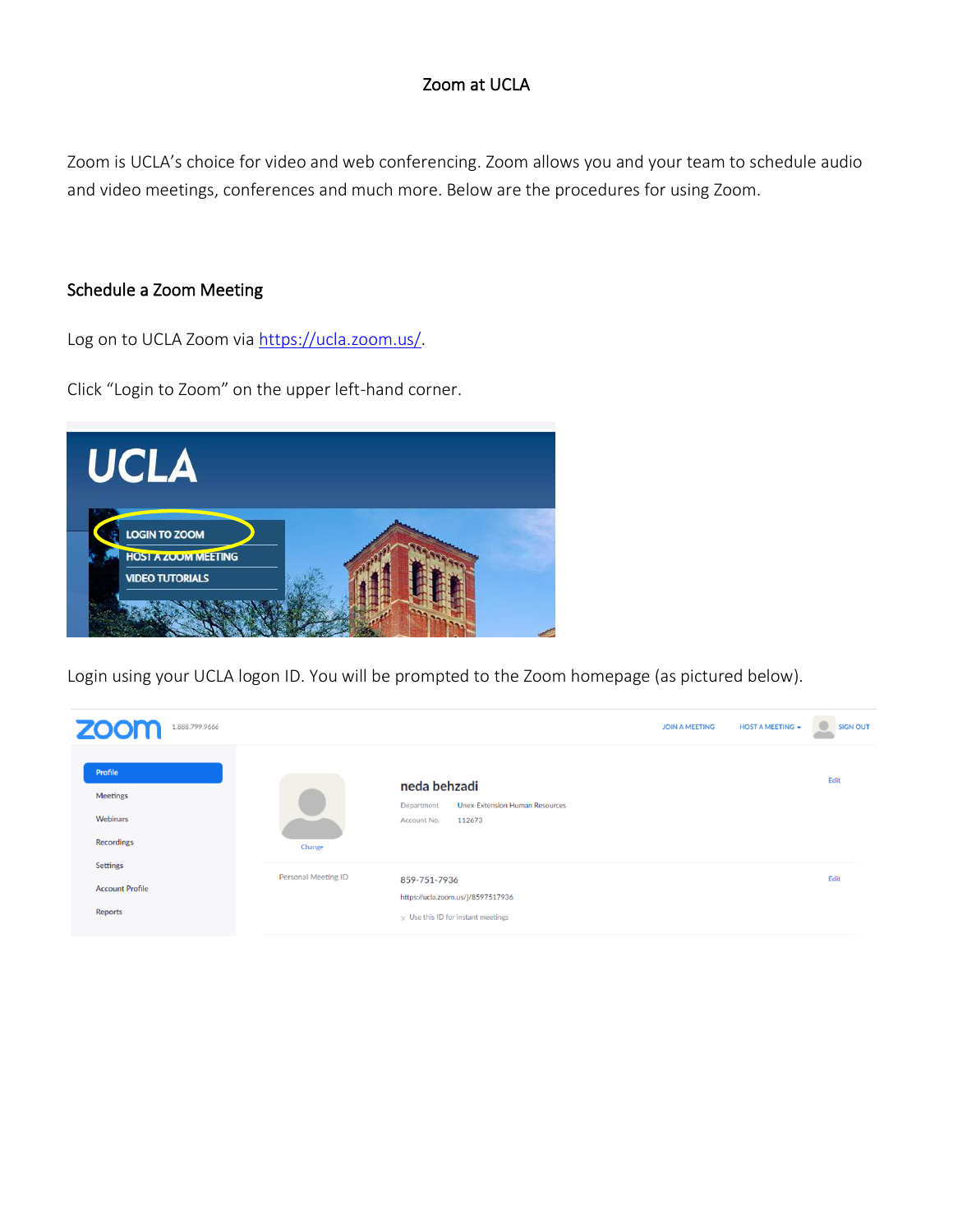Click "Meetings" on the upper left-hand column

| ZOOM 1.888.799.9666                       |  |  |                     |
|-------------------------------------------|--|--|---------------------|
| <b>Profile</b>                            |  |  |                     |
| Meetings<br><b>Webinars</b>               |  |  |                     |
| <b>Recordings</b>                         |  |  | Change              |
| <b>Settings</b><br><b>Account Profile</b> |  |  | Personal Meeting ID |
| Reports                                   |  |  |                     |

Click "Schedule a New Meeting".

| <b>ZOOM</b><br>1.888.799.9666 |                               |                                              |                              |  |
|-------------------------------|-------------------------------|----------------------------------------------|------------------------------|--|
| Profile                       | <b>Upcoming Meetings</b>      | <b>Previous Meetings</b>                     | <b>Personal Meeting Room</b> |  |
| <b>Meetings</b>               |                               |                                              |                              |  |
| <b>Webinars</b>               | <b>Schedule a New Meeting</b> | Join a meeting from an H.323/SIP room system |                              |  |
| <b>Recordings</b>             |                               |                                              |                              |  |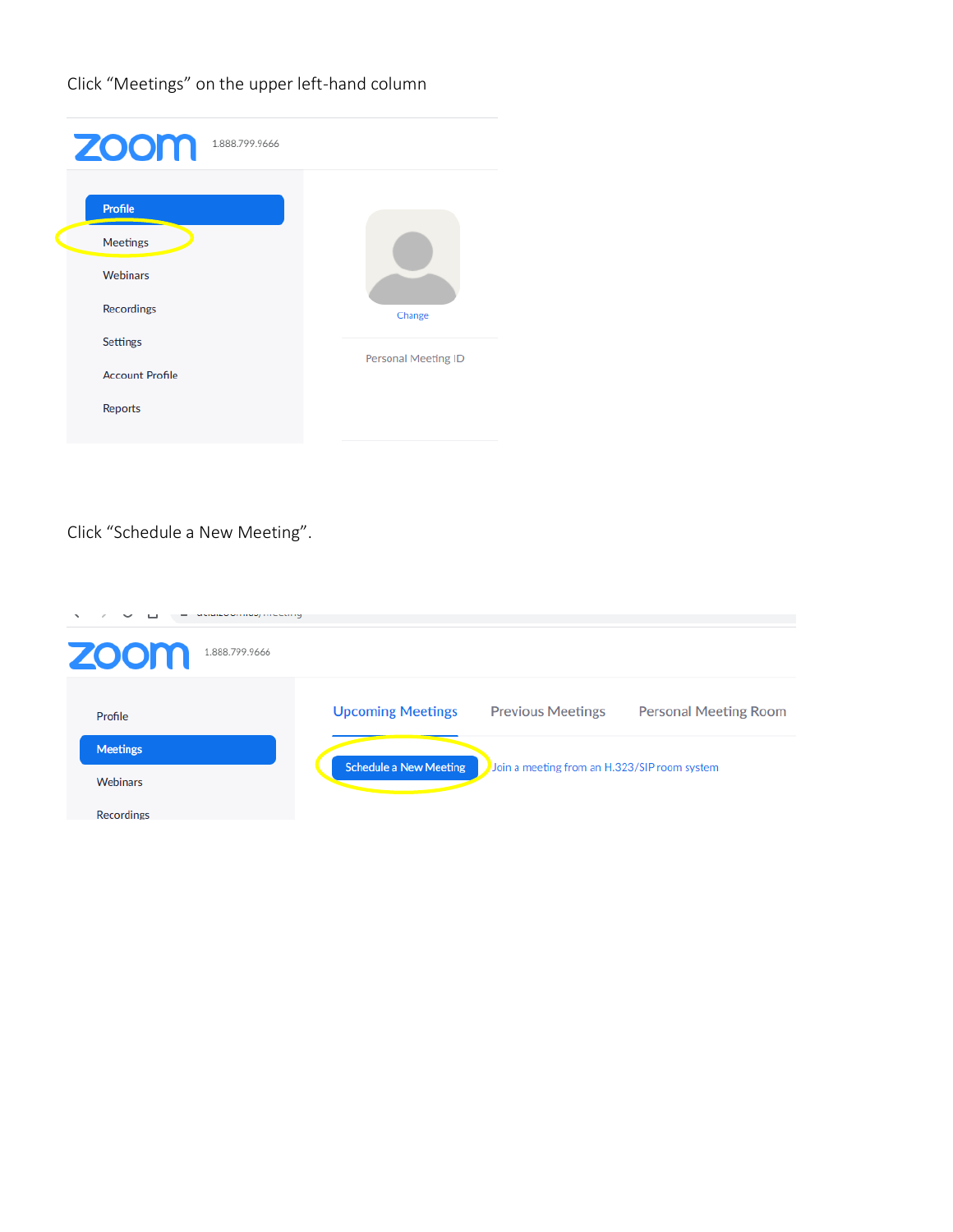Create a meeting topic, set your meeting logistics (i.e. time, duration, time zone) (as pictured below).

| <b>Topic</b>                  | My Meeting                                                          |
|-------------------------------|---------------------------------------------------------------------|
| <b>Description (Optional)</b> | Enter your meeting description                                      |
| When                          | 03/16/2020<br>2:00<br>$PM \sim$<br>I<br>v                           |
| Duration                      | $\circ$<br>$\mathbf 1$<br>min<br>hr<br>$\checkmark$                 |
| <b>Time Zone</b>              | (GMT-7:00) Pacific Time (US and Canada)<br>v                        |
|                               | <b>Recurring meeting</b><br>⋒.                                      |
| Registration                  | Required                                                            |
| <b>Meeting ID</b>             | Personal Meeting ID 859-751-7936<br><b>C</b> Generate Automatically |

You will have several optional choices (i.e. requiring a meeting password, requiring registration) as well as the option to have video and audio for the host (yourself) and the participants.

\*Having video "on" for the host and participants is beneficial for remote teams. Seeing one another allows you to still feel like a team that is working together, even if you're working in various locations.

| Video                    | Host                                                              | ∩ off<br>$\bullet$ on                                               |  |  |  |  |  |
|--------------------------|-------------------------------------------------------------------|---------------------------------------------------------------------|--|--|--|--|--|
|                          | Participant                                                       | ○ off<br>$\circ$ on                                                 |  |  |  |  |  |
| Audio                    | ◯ Telephone                                                       | Computer Audio<br>◉ Both<br>Dial from United States of America Edit |  |  |  |  |  |
| <b>Meeting Options</b>   | Enable join before host                                           |                                                                     |  |  |  |  |  |
|                          | $\Box$ Mute participants upon entry $\Box$<br>Enable waiting room |                                                                     |  |  |  |  |  |
|                          | Only authenticated users can join                                 |                                                                     |  |  |  |  |  |
|                          | <b>Breakout Room pre-assign</b>                                   |                                                                     |  |  |  |  |  |
|                          | Record the meeting automatically on the local computer            |                                                                     |  |  |  |  |  |
| <b>Alternative Hosts</b> | Example: mary@company.com, peter@school.edu                       |                                                                     |  |  |  |  |  |
|                          | Save                                                              | Cancel                                                              |  |  |  |  |  |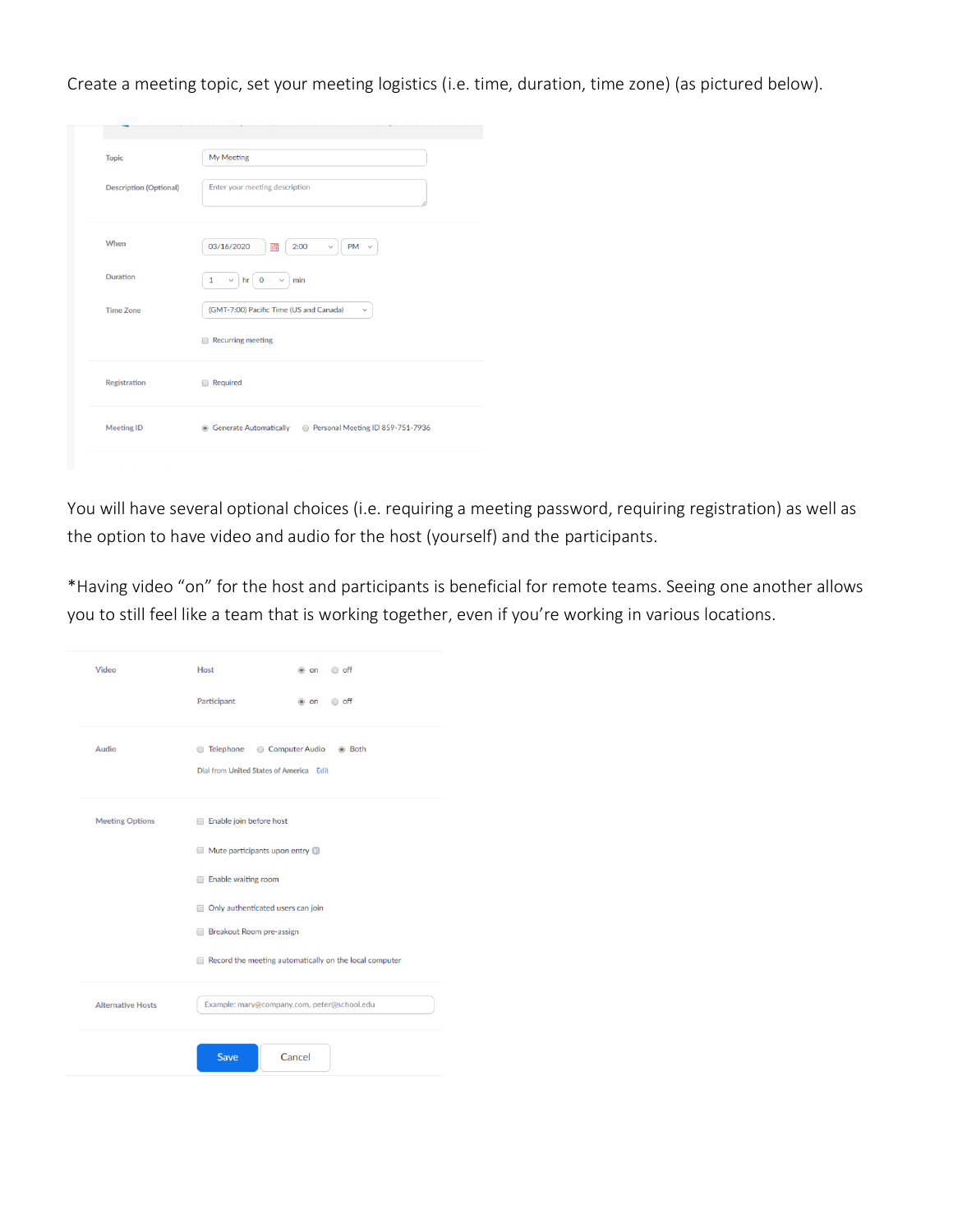After meeting details are set, click "Save at the bottom of the screen".

|                          | Record the meeting automatically on the local computer |
|--------------------------|--------------------------------------------------------|
| <b>Alternative Hosts</b> | Example: mary@company.com, peter@school.edu            |
|                          | Save<br>Cancel                                         |

You will be prompted to the "My Meetings" page. You will have the option to add the meeting to your calendar. Add the meeting to your Outlook calendar.

| <b>ZOOM</b><br>1.888.799.9666                                                  |                                                           | <b>JOIN AM</b>                                                                                                                                                       |
|--------------------------------------------------------------------------------|-----------------------------------------------------------|----------------------------------------------------------------------------------------------------------------------------------------------------------------------|
| Profile<br><b>Meetings</b><br>Webinars<br><b>Recordings</b><br><b>Settings</b> | My Meetings > Manage "My Meeting"<br><b>Topic</b><br>Time | My Meeting<br>Mar 16, 2020 02:00 PM Pacific Time (US and Canada)<br><b>Yahoo Calendar</b><br><b>Google Calendar</b><br>o Z Outlook Calendar (.ics)<br>Add to<br>i31. |
| <b>Account Profile</b><br>Reports                                              | <b>Meeting ID</b>                                         | 775-278-944                                                                                                                                                          |